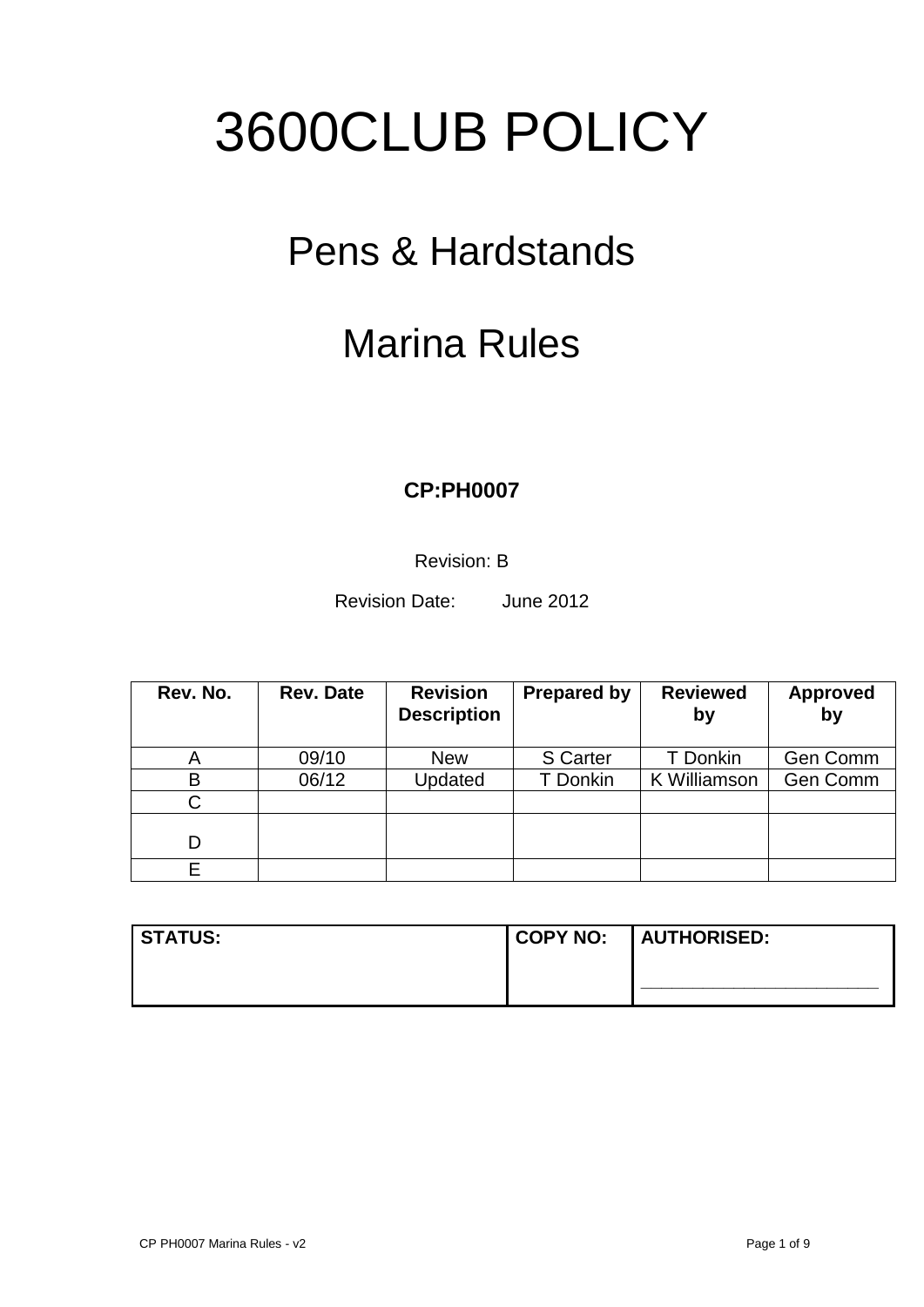#### **MANDURAH OFFSHORE FISHING AND SAILING CLUB MARINA RULES**

The intent/purpose of this document is to provide workable rules for the management of an important club asset owned by Mandurah Offshore Fishing and Sailing Club for the enjoyment of ordinary club members, license holders, and participants in club events, regatta's and the welcoming of/reciprocation with other boating clubs Australia and Worldwide.

#### 1. **Interpretation**

1.1. In these by-laws unless the context otherwise requires

"**Club**" means the Mandurah Offshore Fishing & Sailing Club Inc.

"**Club Manager**" means the person (if any) from time to time appointed to that position by the Management Committee.

"**Hardstand**" means the area (located in the car park of the Premises) set aside by the Club for the storing of boats.

"**Management Committee**" means the Committee of the Mandurah Offshore Fishing & Sailing Club Inc.

"**Marina**" means all the water and land comprising the Mandurah Ocean Marina.

"**Member**" means a member of the Club.

"**Marinas Committee**" means the Committee established by the Management Committee to manage the Marinas in the Marina within the control of the Club.

"**Premises**" means that portion of the Mandurah Marina from time to time under the control of the Club.

**"Vessel length"** means bowsprits, anchors, marlin boards, davits, dinghies or any other attachments at bow and stern are included for measurement purposes.

1.2. Words importing the masculine gender shall include the feminine gender and vice versa and words importing the singular number shall include the plural number and vice versa.

#### 2. **Maintain Boats and Vessels**

2.1. Boats or vessels which are operated or berthed at the Club must be kept in proper repair and maintained so as not to pollute or interfere with the Marina or the waters thereof.

#### 3. **Seaworthiness**

- 3.1. The ability for a vessel to operate under its own power thereby ensuring movement in cases of emergency and the protection of other vessels within the Wet Pen System as a result of such an emergency.
- 3.2. The Marina Sub-Committee or the General Manager (with approval from the Rear Commodore Marina) can direct the owner of a vessel deemed unseaworthy to rectify the cause of its unseaworthiness within a set period of time and in the event that this direction is not adhered to, take action to cancel the vessels pen leasehold.

#### 4. **Boat Wastes**

4.1. Boat wastes are to be disposed of at boat waste disposal units provided or otherwise where specified and permitted by relevant authorities.

#### 5. **Foreshore and Grounds**

5.1. A member shall not without authority drive a vehicle on any part of the area surrounding the Club unless the area is a formed road, boat ramp, service area or parking area.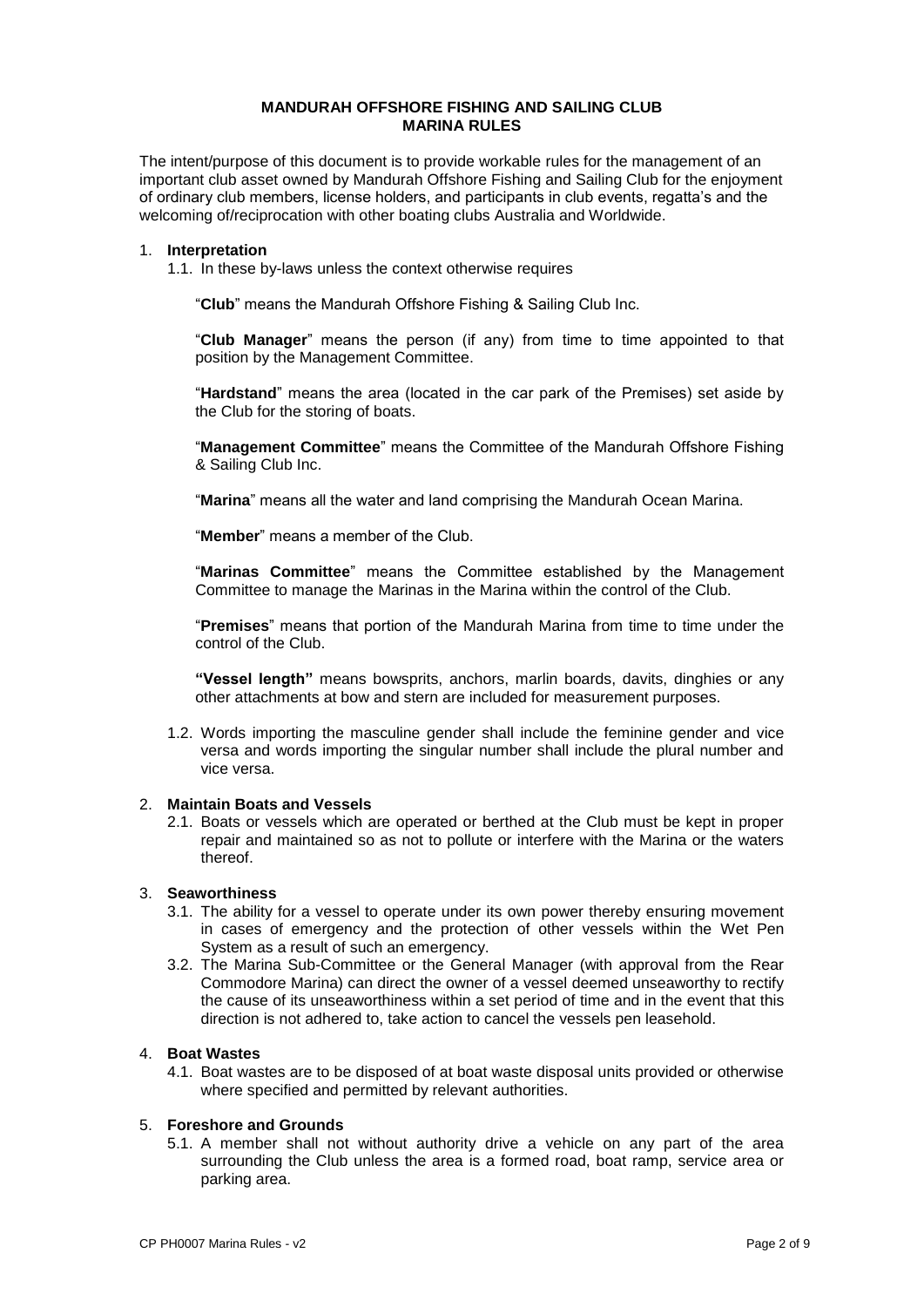- 5.2. A member driving a vehicle on a road, ramp, service or parking area shall not do any act that would breach any law of the State as if that road, ramp, service or parking area were a "road" for the purposes of the Road Traffic Act 1974.
- 5.3. A member shall not drive a vehicle on the Club grounds in a dangerous or careless manner or without reasonable consideration for other persons or vehicles in the vicinity.
- 5.4. A member shall not drive a vehicle at a speed in excess of 30 kilometres per hour on any road surrounding the Club.
- 5.5. A member shall not park a vehicle without reasonable consideration for any other persons or vehicles in the vicinity nor in such a manner as to prevent or to impede access to facilities such as waste disposal bins, jetties, ramps, gantries, etc within the Premises.
- 5.6. Where parking spaces have been marked or defined as a parking area, a person shall not park any vehicle within the Premises in that parking space, otherwise than wholly within a parking space so marked or defined.
- 5.7. The ramps are to be used only for the launching and retrieving of boats from trailers. Repairs, loading, washing down and assembling of lighting systems, etc only are to be carried out in the designated areas and not on the ramps or approaches.

#### 6. **Applications for Marinas or Hardstand**

- 6.1. All applications for licences to occupy Marinas or hardstand must be made in writing to the Club Manager (and may be refused or granted at the discretion of the Marinas Committee). Applications for licences for Marinas or hardstand are to be signed by all members having title to the vessel.
- 6.2. Marinas or hardstand sites are not transferable.
- 6.3. The Marina Committee reserves the right to cancel or change any allocation of a Marina or hardstand site at any time on fourteen (14) days notice being given to the member.
- 6.4. Any notice to be served herein on the holder of a Marina or hardstand site may be served by letter addressed to their place of abode or address registered in the books of the Club and notice so posted shall be deemed to be served.
- 6.5. The Licensee undertakes to present their boat for inspection and measurement on the collector jetty (G) or chafers before taking up Marina occupation. It is the Licensees responsibility to advise length overall, width, height, draft & weight of vessel, and to arrange a suitable time with the clubs safety officer for inspection/measurement.
- 6.5.1. Occupation of Marina will not apply until this clause has been satisfied by the Marinas Committee.

#### 7. **Unoccupied Marinas or Hardstand**

- 7.1. Any member intending to leave their Marina or hardstand unoccupied for a period in excess of fourteen (14) days shall give notice to that effect to the Club Manager and Marina Committee.
- 7.2. The Marina Committee reserves the right to temporarily allocate any unoccupied Marina or hardstand for such period and on such terms and conditions as they may think fit, provided however, that in the event of the original holder of the Marina or hardstand requiring to re-occupy the Marina or hardstand he shall give forty eight (48) hours notice of such intention to the Club Manager and Marina Committee.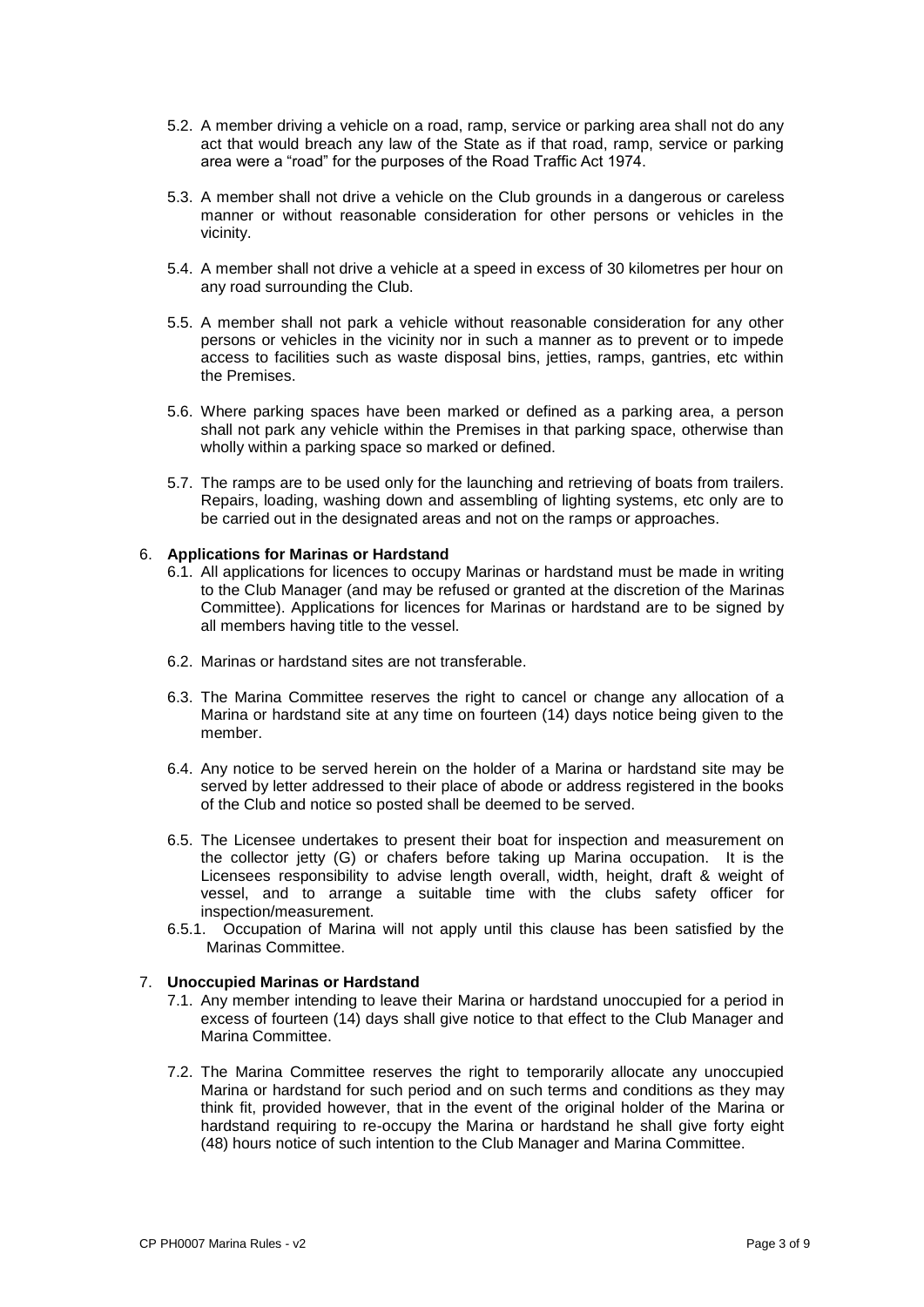7.3. In the case of any Marina or hardstand site remaining unoccupied for one month (except in the case of a vessel usually moored therein being in winter or dry storage or temporarily removed for repairs or any other such valid reason as may be approved by the Marina Committee in writing), the Marina Committee may serve on the holder of the Marina site notice to show cause why the right to occupy such Marina or hardstand site should not be cancelled and if within 14 days the holder of such Marina or hardstand fails to show cause to the satisfaction of the Marina Committee then such right to such Marina site may be cancelled and may be allocated at the absolute discretion of the Marinas Committee.

#### 8. **Charges**

- 8.1. Licence fees shall be based on the dimensions and appurtenances of the Marinas and the amounts for Licence fees and charges for boat storage shall be determined by the Management Committee from time to time.
- 8.2. Licence fees are payable in advance from the commencement date of the Licence Agreement. For periods less than twelve months no Licence shall be granted but a monthly fee charged as determined from time to time by the Management Committee and payable in advance for the whole period.
- 8.3. A refund of fees charged for a period of less than twelve months may be made at the sole discretion of the Management Committee on the relinquishing of the occupancy by a member, and if so approved by the Management committee, on the strict condition that the Marina has been re-licensed to another club member. Part of a month's occupancy, shall be considered a complete month of occupancy.
- 8.4. Charges shall commence from date of commencement of the Licence Agreement or as otherwise ordered.
- 8.5. Licensees of Marinas shall also pay to the Club an annual service fee determined by the Management Committee from time to time, where applicable.
- 8.6. In the event of the sale of any vessel occupying a Marina or hardstand, the licencee of such Marina or hardstand shall forthwith give notice in writing of such sale to the Marina Committee and shall cause such vessel to be removed from the berth within fourteen (14) days of such sale or such other time at the sole discretion of the Marinas Committee.

#### 9. **Live on Board**

- 9.1. No member may live on board their boat or vessel within the Premises without the consent in writing of the Marina Committee being first obtained. See policy CP PH001 Live on Board – available at the office.
- 9.2. Any member who wishes to live on board his or her boat or vessel within the Premises shall first make application in writing to the Marina Committee setting out the period of time it is anticipated the applicant will live on board and the number of persons living on board.
- 9.3. Any such application may be granted or refused by the Marina Committee in its discretion but the Marina Committee may be guided in making any such decision by the Live-on-Board Policy of the City of Mandurah for the Marina outside the Premises and the amenity security and environmental requirements of the Premises and the Marina.
- 9.4. Where the Marina Committee grants to an applicant permission to live on board that permission shall be limited to such period or periods of time as the Committee shall in writing advise and the applicant shall pay to the Club in advance such live on board surcharge as shall be determined by the Management Committee from time to time and advised to the applicant.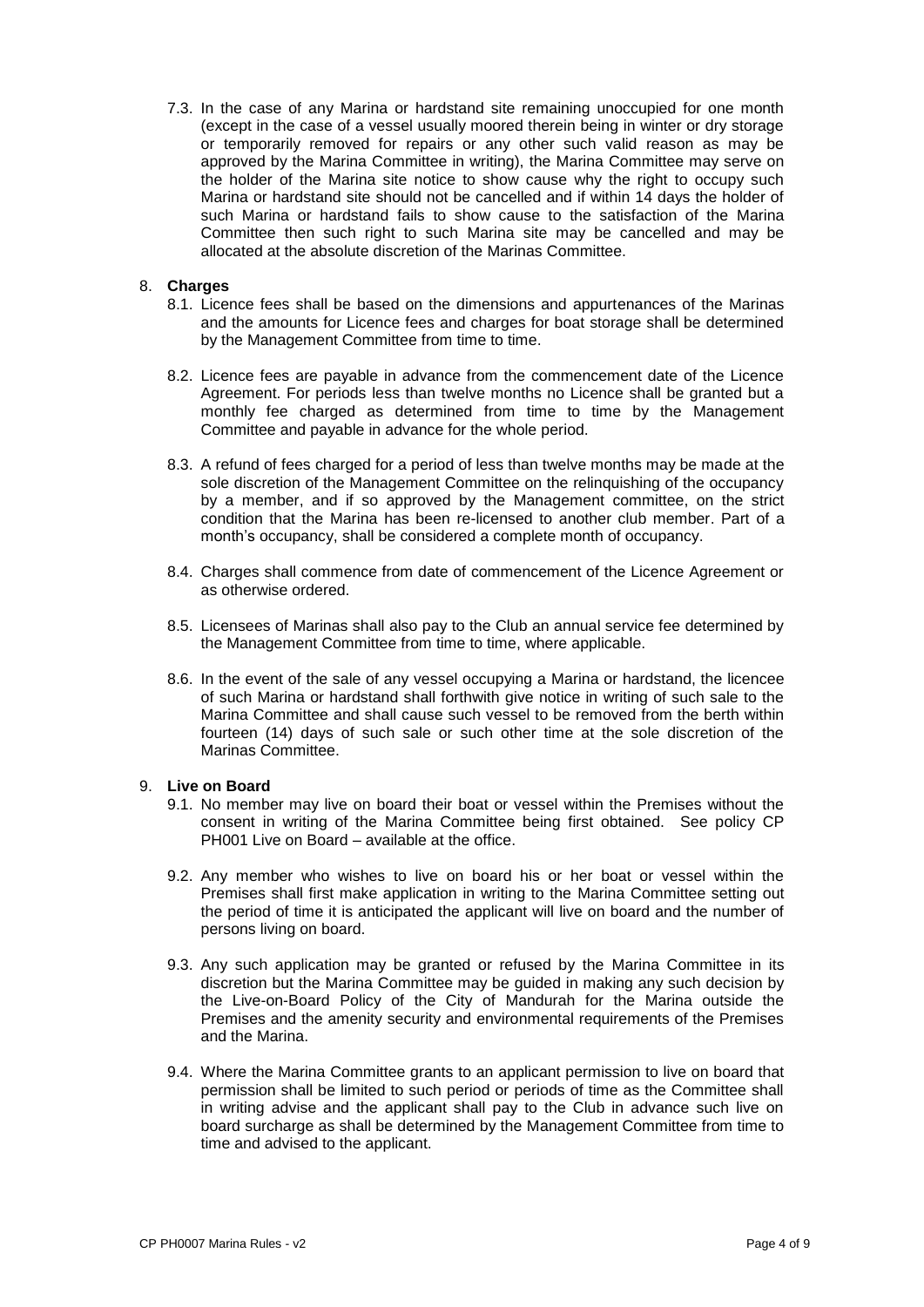#### **10. Hardstand**

- 10.1. **NO SPRAY PAINTING OR SANDING** is to be carried out either within the Premises which includes the hardstand and service area.
- 10.2. Brush painting of boats is permissible but this can only be carried out in the designated service/repair area. The hardstand holder is to ensure that adequate protection is provided to both the service/repair area and other boats/trailers to ensure protection from any spillage's etc.
- 10.3. Wheel chocks are to be placed at the front and rear to all trailer wheels.

#### 11. **Marina**

- 11.1. Every member using a boat in the Marina shall comply with the provisions of the Navigable Waters Regulations as in force from time to time. City of Mandurah rules are to be followed as decreed by the City of Mandurah, Marina Manager, from time to time. Mandurah Offshore Fishing and Sailing Club is not liable for any breach by license holders of these rules.
- 11.2. The speed limit for each boat using the Marina shall be such speed as does not create a wake or such speed as is from time to time gazetted, whichever is the lesser.
- 11.3. A member shall not use a boat in the Marina in a dangerous or careless manner or without all reasonable consideration for other persons or boats in the vicinity:-
- 11.4. a member shall not without authority berth or anchor any boat, or cause any boat to be berthed or anchored, or leave any boat unattended within the Marina other than at a place set apart for the berthing or anchoring of boats;
- 11.5. the member in charge of any boat berthing or anchoring within the Marina shall obey the instructions on any sign or of any authorised person as to the manner or duration of such berthing or anchoring;
- 11.6. in the event of any breach of the above sub-rules or of rule 10 the Management Committee may authorise the removal of the offending boat and the owner will reimburse the Club for any costs incurred by the Club for such removal;
- 11.7. No mooring or weighted object shall be placed anywhere in the Marina .
- 11.8. Fishing or crabbing is prohibited in the Marina outside of your leased Marina area.
- 11.9. No person shall swim or dive in the Marina other than in an area set aside and designated for swimming.
- 11.10. The discharge from toilets (black water) shall not be permitted to enter the waters of the Marina. Automatic bilge pumps are permitted within the marina provided that oil, fuel, diesel, petrol & other hydrocarbons are not discharged into the water, where the possibility for this to occur exists then mitigation strategies like environment hydrocarbon absorb pads must be utilised to ensure only water is discharged.

#### 12. **Service Area ( seawall opposite A Jetty )**

- 12.1. No boat shall be berthed at any Club service jetty for more than 2 hours except with the permission of the Marina Committee or the Club Manager.
- 12.2. Vehicles will be permitted at any Club service jetty only for the purpose of loading or unloading.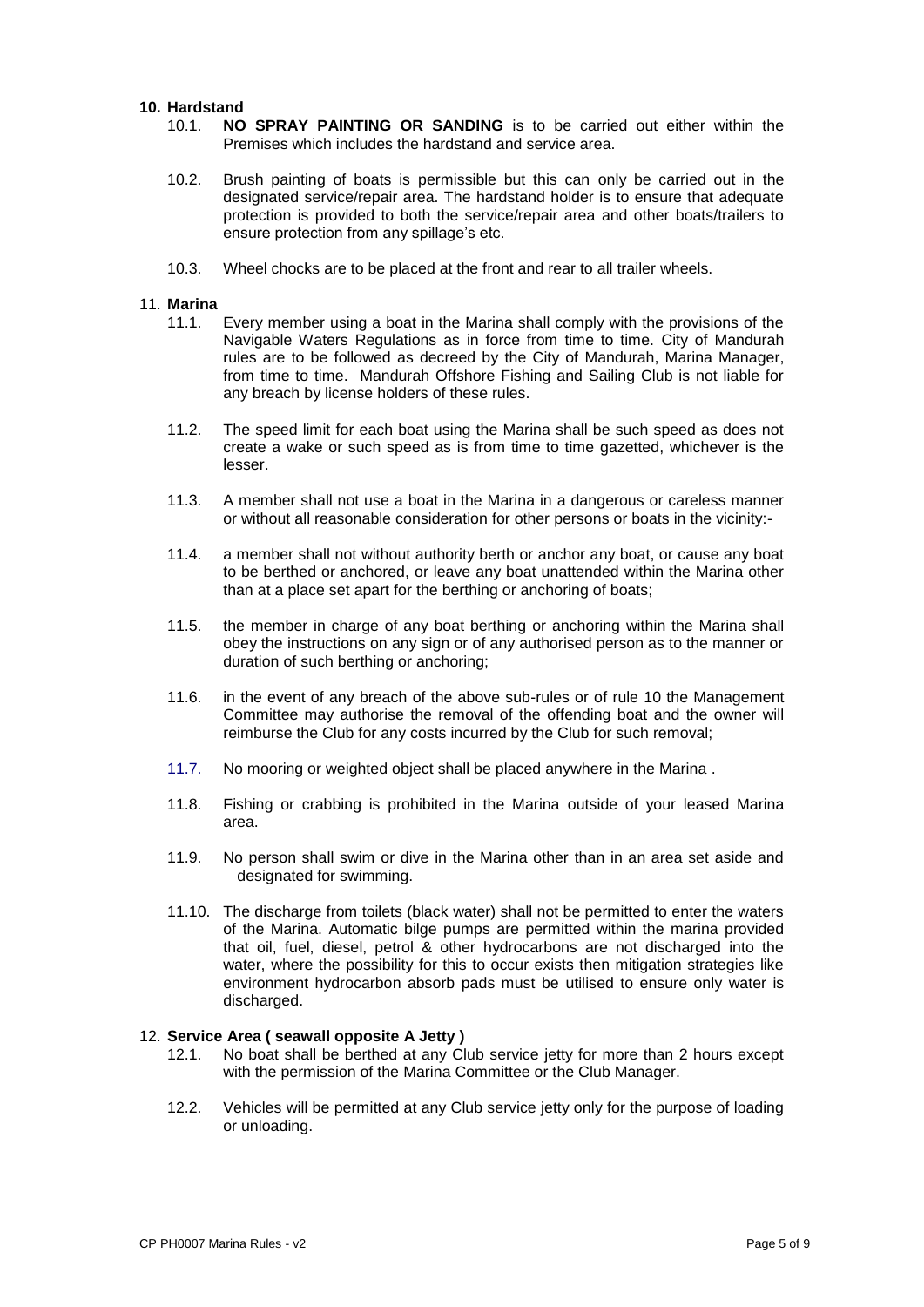- 12.3. Fuelling is to be done only at a fuelling jetty. No fuelling within the Pens area of the club including decanting fuel from Jerry can or other containers. Refuelling on hard stand only with approved container and in designated area.
- 12.4. A person shall not carry out on any boat any hull cleaning, painting, engine oil change or any other maintenance activities in the Premises or on the Club grounds unless in the designated areas or by written approval by the Management Committee.

#### 13. **Access**

- 13.1. A member of the Management or Marinas Committee, or an authorised representative of such Committee has the right to board any vessel within the mooring Marinas area to inspect and adjust mooring lines as necessary and may move such vessel if in the opinion of such person the vessel is likely to be in peril or is so situated as to interfere or obstruct other members in their normal utilisation of Club facilities.
- 13.2. Forced access by any Club member to deal with fire or other emergency and the movement of a vessel to eliminate a danger to itself or other vessels shall be accepted by the owner without recourse to the member concerned or the Club. Such action is accountable to the Management Committee.

#### 14. **General**

- 14.1. An inspection of every vessel is required within 30 days of occupation of a Marina berth, this shall be carried out by a club representative, the extent of the inspection may vary depending on the vessels condition as presented.
- 14.2. Any interpretation, clarification or decision resulting from these By-Laws will be given by the Management Committee and be deemed final.
- 14.3. Every member shall supply the Club with a complete detail of his vessel prior to inspection. Any subsequent equipment or modification shall be notified in writing to the Club and may result in a further inspection.
- 14.4. Absence from a vessel with the propulsion engine running within the Marina is not permitted.
- 14.5. Members are responsible for any damage caused by their breach or nonobservance of these By-laws.
- 14.6. Members who are owners of vessels are required to insure for Public Liability for not less than TEN MILLION DOLLARS (\$10,000,000) or such greater amount as the Club may require at any time and from time to time after Notice to the member in an insurance office approved by the Club in respect of all risks required by the Club and produce or cause to be produced to the Club a copy of the relevant policy or policies of insurance and premium receipt thereof.
- 14.7. Reference Documents are detailed in Annexure 1 attached hereto.
- 14.8. Unless suitable reason or justification can be provided by the owner or agent to the Management Committee for non-compliance in respect to the By-Laws, the Management Committee may arrange for an appropriate licensed person or authority to remove the boat or hull or structure at the owner's expense.
- 14.9. Members who fail to comply with these By-laws within thirty (30) days will have the matter referred to the Management Committee.

#### 15. **Marinas and Jetties, Hardstand**

15.1. Members shall seek advice from the Management Committee on berthing regulations prior to occupying Marinas or hardstand. An issue of the Marina Rules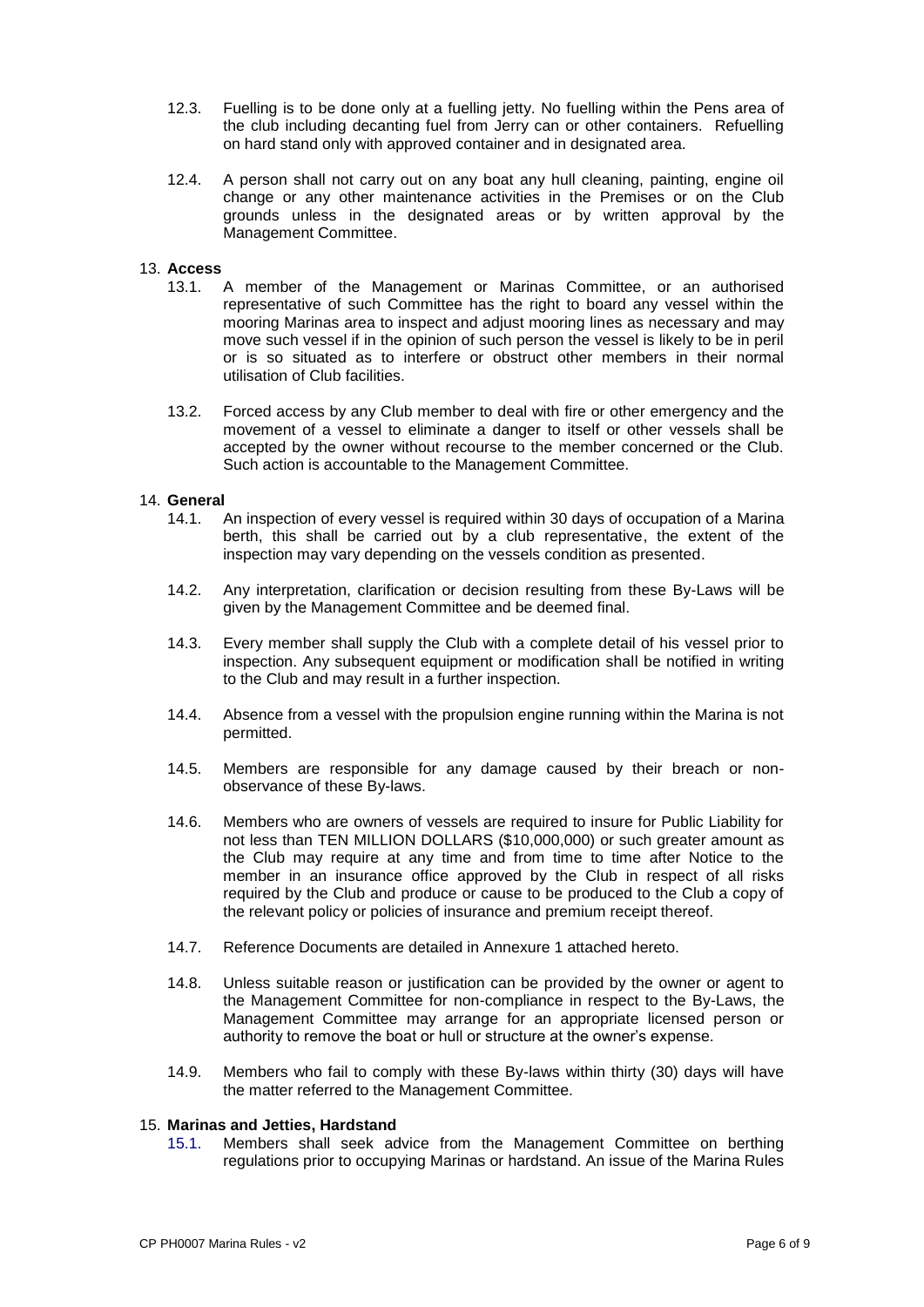shall be provided to new lease holders, additional policies pertaining to the marina are available on-line in the members section of the website.

- 15.2. All craft must be secured with a minimum of four berthing lines, two forward and two aft. See mooring diagrams attached.
	- 15.2.1. Berthing mooring lines of nylon or specialised soft mooring lines shall be used which shall be supplied and fitted by the member immediately he occupies the Marina and shall be in accordance with the following specifications. Polypropylene and sailing braid shall not be used.

| 15.2.2. Length of boat overall | Berthing line diameter |
|--------------------------------|------------------------|
| 8 m                            | $10 - 12$ mm           |
| 10 <sub>m</sub>                | $12 - 14$ mm           |
| 12 <sub>m</sub>                | $14 - 16$ mm           |
| 14 <sub>m</sub>                | $16 - 18$ mm           |
| 16 <sub>m</sub>                | $18 - 20$ mm           |
| 18 <sub>m</sub>                | $20 \text{ mm}$        |
|                                |                        |

- 15.2.3. In most cases fore and aft spring lines will be necessary to prevent craft from contacting or over hanging the jetty or protruding into the fairway.
- 15.2.4. Each berthing line should be fitted with an anti-chafing sheath where needed, and secured to the boat with a spliced eye. Berthing will be regularly inspected by the Management Committee, Marina Committee or an authorised representative who may apply discretion as required, on variations to the rules.
- 15.2.5. Members are responsible for the periodic inspection of their berthing lines and the replacement of any which are unfit for further use.
- 15.2.6. The Management Committee or its authorised representative has the right to board any boat to inspect and if necessary adjust the berthing lines.
- 15.2.7. Berthing lines or associated equipment found to be faulty or substandard may be refitted at the discretion of the Management Committee and the cost shall be debited to the member.
- 15.3. Vessel owners are responsible for the maintenance and security of their own and the Club's moorings and equipment and to ensure that it be maintained in good condition.
- 15.4. Every moored vessel shall be located within its respective Marina and any projection of the vessel will be at the discretion of the Management Committee.
- 15.5. No member shall cause obstruction across a jetty so as to cause interference or injury to any other person.
- 15.6. No member shall modify, improve or alter any jetty or Marina without prior written approval from the Management Committee.
- 15.7. All spliced ropes to have a minimum of four tucks and the correct length shall be used so that a vessel is moored in a safe position on each occasion.
- 15.8. Dinghies must be left on board a vessel and not be stored on finger jetties nor moored under any jetty.
- 15.9. Soft splices in contact with bollards or cleats should be protected from chafing.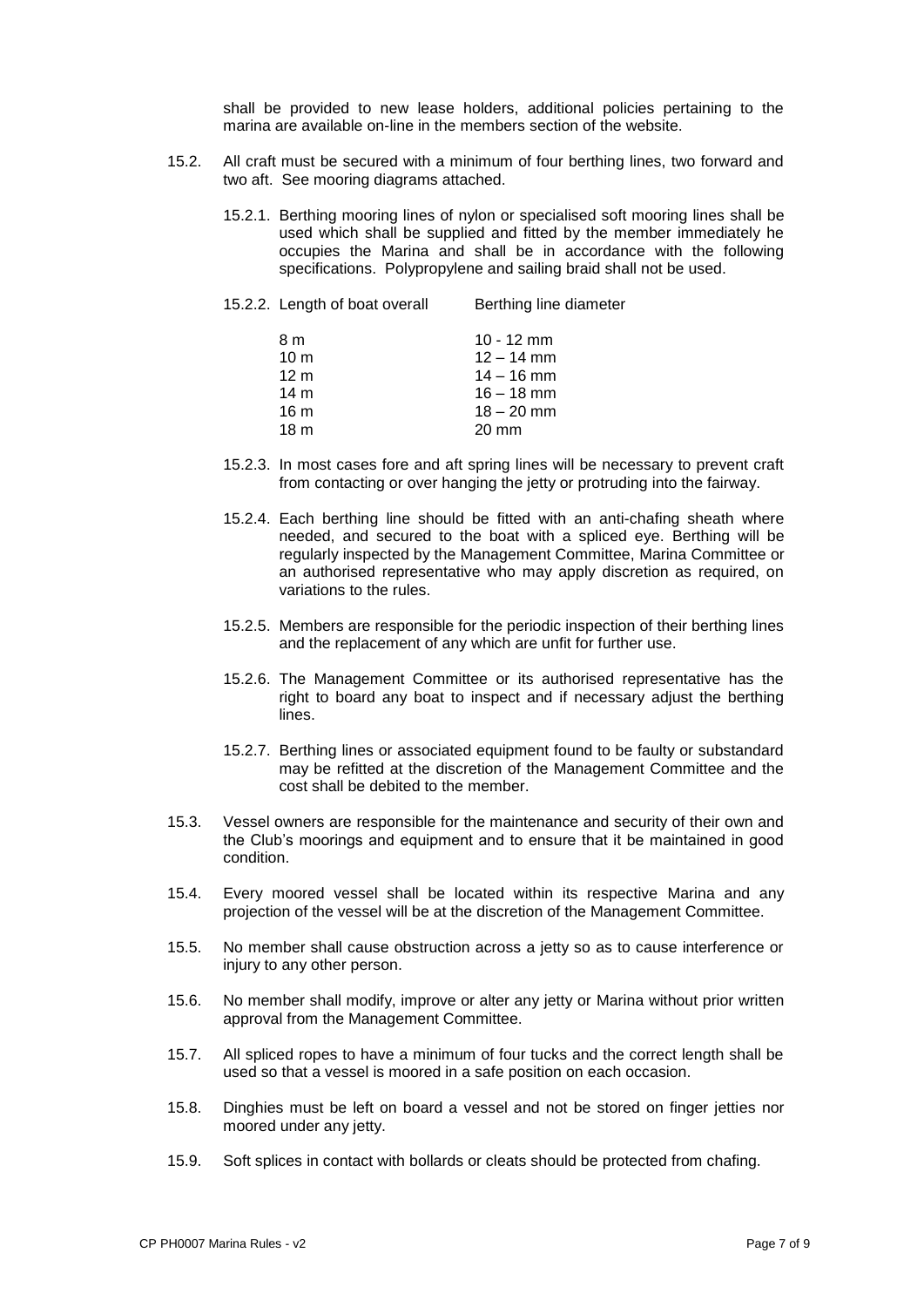- 15.10. Prior to any change of Marina occupancy, notification shall be given to Club Administration, this includes visiting vessels moored in Club Marinas.
- 15.11. Any member leasing a Marina or hardstand is solely responsible for all payments to the Club relating to the Marina or hardstand and for any breaches of the berthing rules occasioned by him/herself, his/her crew or his/her guests.
- 15.12. Where a partnership in a boat exists, each of the partners shall be Club members. Only the member whose name is entered upon the licence document shall have any claim to the Marina or hardstand.
- 15.13. In the event of a member disposing of his/her boat to another member or to a person who is not a member, the member shall inform the Management Committee and shall remove the boat from the Marina or hardstand forthwith.
- 15.14. The new owner of the boat being either a member or not will not have the right to automatically take over the Licence Agreement.
- 15.15. No member shall allow any other person to use his/her Marina or hardstand without permission in writing from the Management Committee.
- 15.16. The Management Committee or its authorised representative has the right to board any boat to inspect and if necessary to secure halyards.
- 15.17. Hose pipes, berthing ropes or electricity extension leads shall not be left unattended so as to obstruct or create a hazard to persons walking on any jetty.
- 15.18. Hoses shall be disconnected from taps when unattended.
- 15.19. The Marina holder is not to use excessive amounts of water in the cleaning and maintaining of their boat, a maximum of five minutes of continuous water flow is allowed, all hoses must be turned off at the tap and not at the nozzle.
- 15.20. No lines to be made fast to the service pedestal.
- 15.21. Boats occupying hardstand bays shall be secured to tie down points where provided, and Licensee must ensure the tie down is in safe condition/storage when bay is vacant.

#### 16. **Waste Disposal - Rubbish**

- 16.1. Rubbish of all types shall be taken and placed in the receptacles provided. Under no circumstances shall rubbish be left on jetties or in private bins.
- 16.2. All perishable rubbish should be wrapped or sealed in bags before disposal.

#### 17. **Fire and Safety**

17.1. In the case of fire:-

| Ring MOFSC             | 9535 6251 during office hours or<br>9535 6351 after hours. |
|------------------------|------------------------------------------------------------|
| Ring Marina Manager    | 9550 3707 / 0407 989 928                                   |
| <b>Emergency Calls</b> | 000                                                        |
|                        |                                                            |

Bosun

17.2. Fire extinguisher equipment stored in white box near gangway.